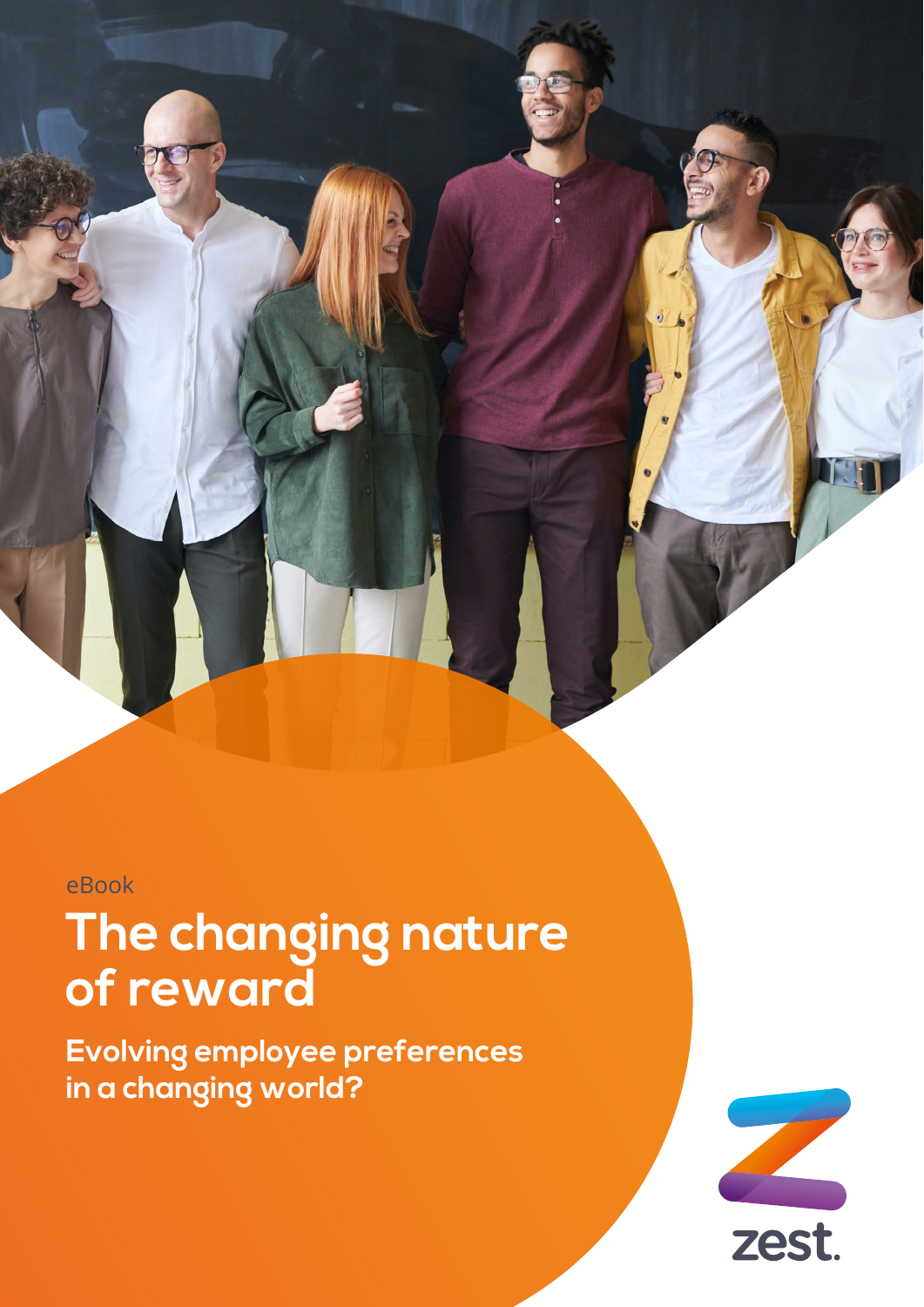### **Introduction**

**When a potential employee is considering whether or not to accept a job, the benefits that are on offer play an important part in their decision.** As reward managers know very well, workers consider benefits part of their overall remuneration package. So, company rewards have a big part to play in recruitment and retention.

The COVID-19 pandemic has changed individuals' own priorities, and what they expect from their employer. Here we will explore the changing nature of benefits and how employers can swiftly move with the times to ensure their staff feel supported and nurtured.

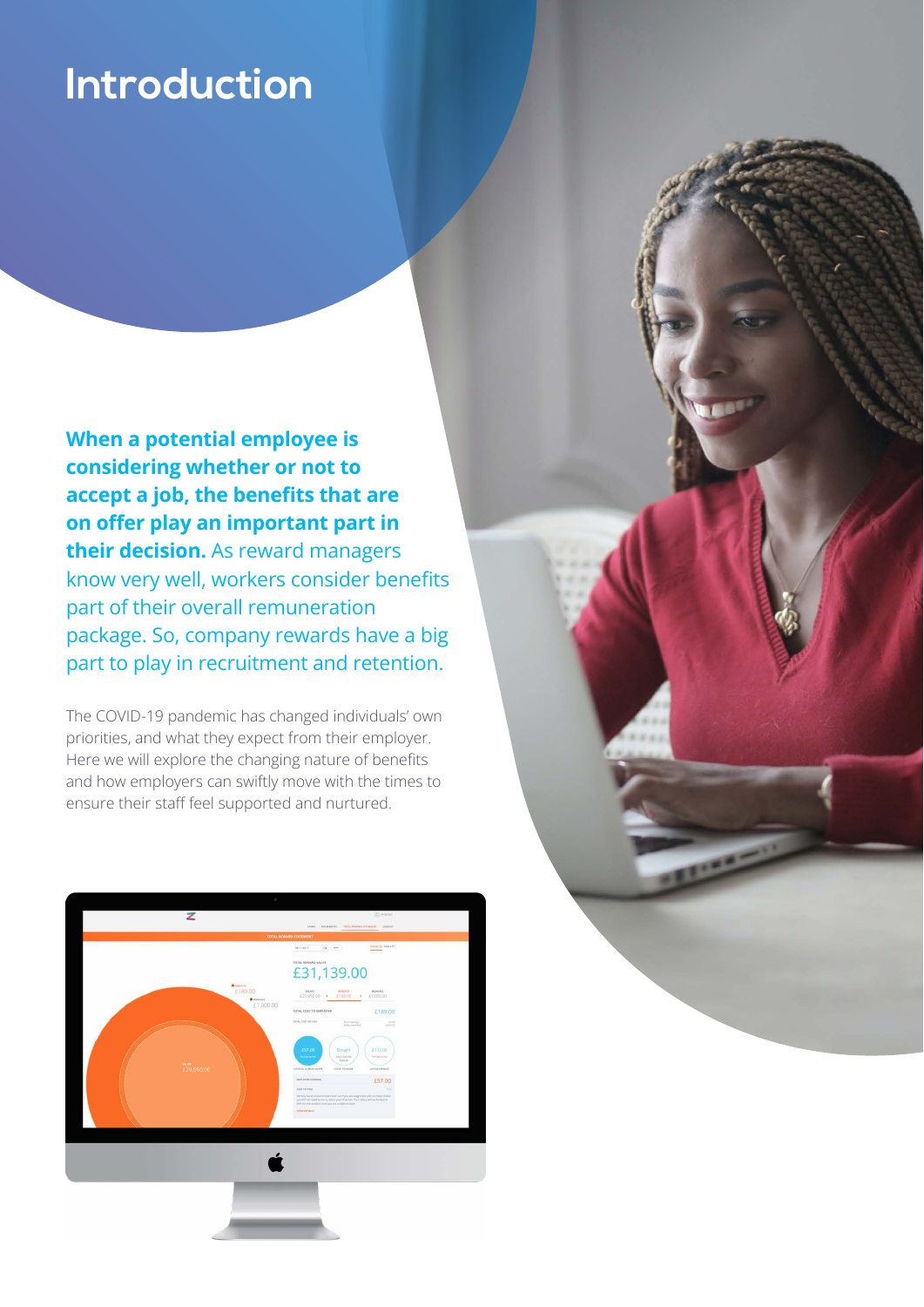## **How employee preferences are changing**

**Every employee is different. Certain benefits are more likely to be relevant in some industries than others.** However, it is possible to detect four trends that are reshaping what people are looking for across the workforce.

### **Seeking support over social activities 1**

The benefits that staff are looking for from an employer have changed in recent years. While previously, such rewards as free cinema tickets and passes to other social events may have been welcome, employees are now much more likely to be drawn to companies that offer holistic support for their overall wellbeing.

Although this is not **all** down to COVID-19, the pandemic has certainly been a catalyst for many employers and staff to reflect upon, and rethink, the way we live and work today. This new perspective has helped create a revised picture of what employees would like and expect from the companies they work for, or apply for jobs with.

### **Financial education and advice 2**

The last few years have left many employees feeling as though their working life is increasingly precarious, and as such the need to be financially prepared has come to the forefront. This is having an impact on benefits packages, as staff welcome financial education and advice.<sup> $1$ </sup> It can give them the peace of mind of knowing that they have contingency plans in place, in what is becoming an ever-more unpredictable world, both inside and outside the workplace.

#### **3**

### **Care for overall wellbeing**

As employers know full well, feelings of uncertainty and insecurity have taken their toll on the mental health of workers. It is therefore completely understandable that people are drawn to companies that show empathy towards their staff and view employee welfare holistically. The provision of support for mental health in benefits packages has increased accordingly.

Willis Towers Watson's 2020 *COVID-19 Great Britain and Western Europe Survey* found that 86% of employers have put in measures to make sure people feel supported. 2 This includes the offer of resources such as mindfulness and meditation apps, and improved sick pay and leave policies. 3

### **A hybrid approach to working 4**

Employees believe that working in a hybrid fashion makes it possible to achieve the optimum work-life balance. The pandemic opened many people's eyes to working from home, and a substantial proportion have expressed a reluctance around returning to purely office-based working. Employers are showing their support for hybrid forms of working by offering wellness packages that can include, for example, online gym classes to avoid the need to travel anywhere to get regular exercise. 4

- <sup>3</sup> https://employeebenefits.co.uk/how-reward-strategies-changed-2021-what-might-new-year-bring/
- <sup>4</sup> https://employeebenefits.co.uk/how-reward-strategies-changed-2021-what-might-new-year-bring/

<sup>1</sup> https://www.peoplemanagement.co.uk/long-reads/articles/what-will-reward-look-like-post-covid

<sup>2</sup> https://employeebenefits.co.uk/pandemic-global-reward-strategies/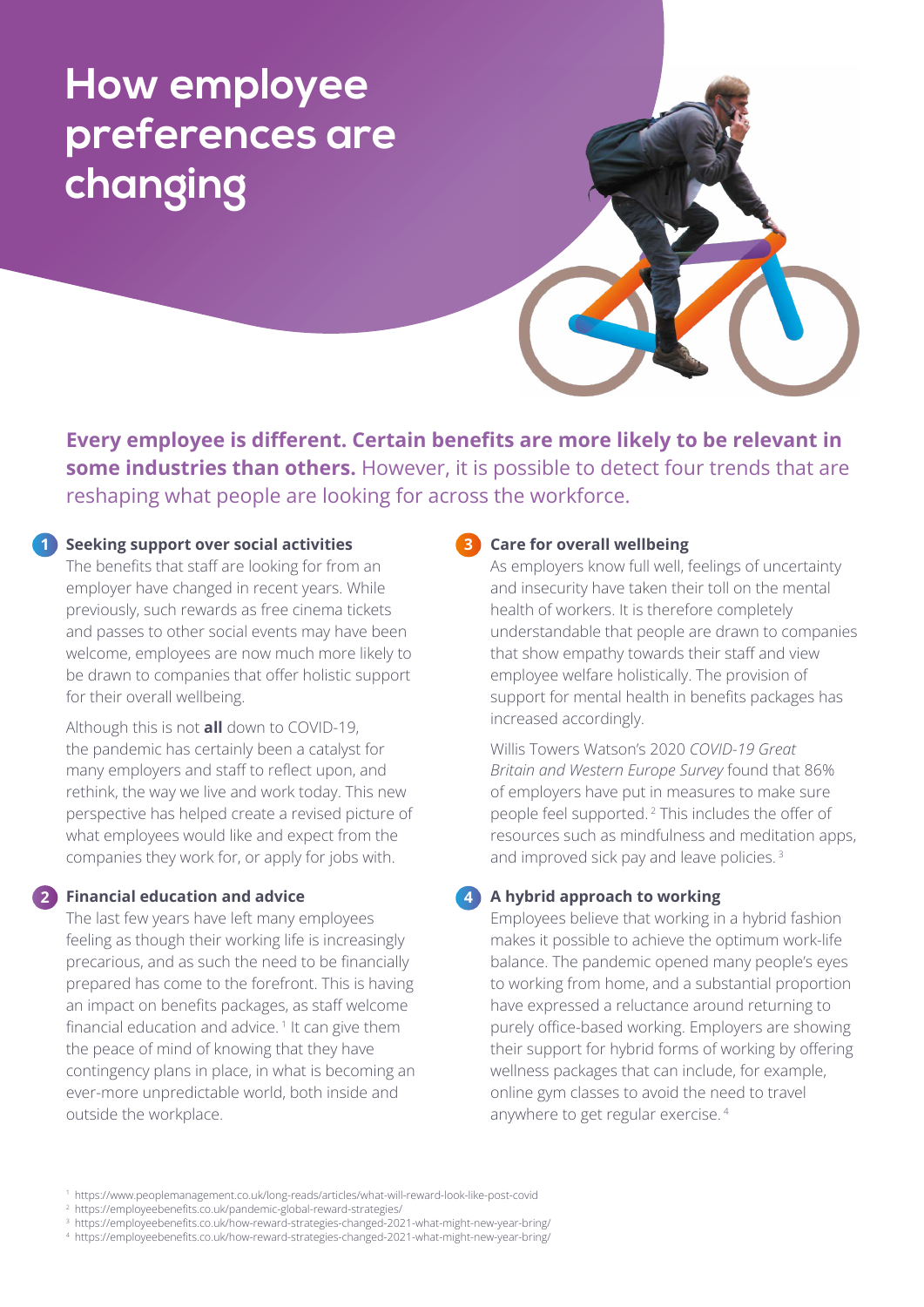### **How Zest enables swift and flexible updates to optimise benefits packages**

### **Perfectly personalised 1**

Our secure automated data processes mean systems will have all the latest information about your employees. You can have oversight of benefit take-up to ensure the package you're providing truly resonates with each individual.

### **Insight driven 2**

Our Insight Centre means employers can refine their benefit scheme to improve employee engagement. Teams can measure how often staff visit the benefits portal to see if they need to change what they are offering, the messaging they are using, or the channels they communicate by.

### **Easy to use 3 4**

With Zest, it's easy for employees to make their benefits selection, and access the information they need. Our platform is intuitive to use on any device. This means that staff feel empowered to make informed decisions on the best selection for their personal situation.



### **Lightning-fast set up**

Zest's Benefits Builder can have the benefit platform up and running in a fraction of the time compared to other platforms. Customers can build any benefit from any provider with ease, no matter how complex the scheme rules.

### **Lower implementation fees 5**

When you save time, you also save money. The cost savings in implementation times are passed on to the customer, so they can implement a new system at a fraction of the price of systems developed in the past.